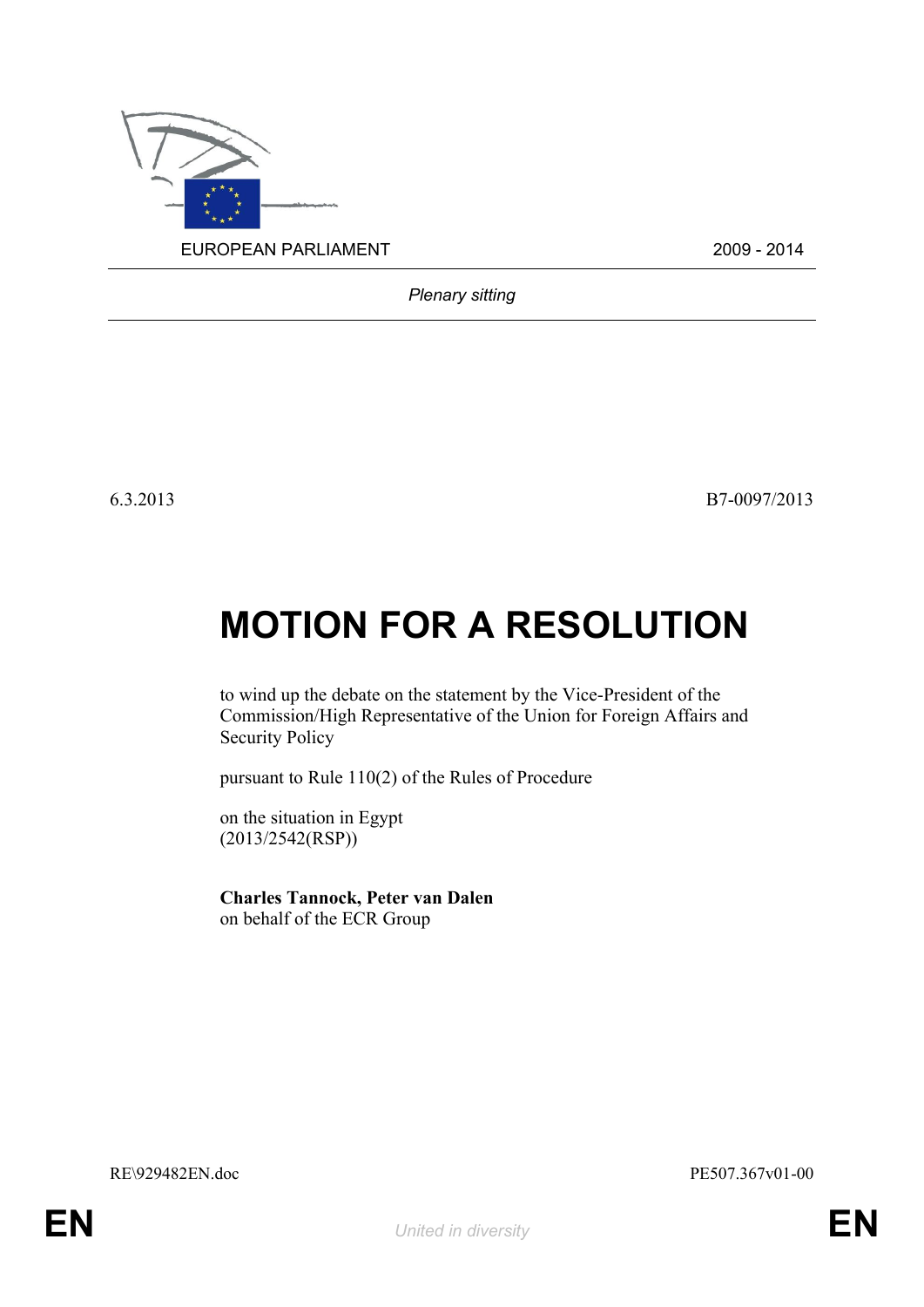## **B7-0097/2013**

## **European Parliament resolution on the situation in Egypt (2013/2542(RSP))**

## *The European Parliament*,

- having regard to its previous resolutions on Egypt, in particular that of 15 February 2012,
- having regard to the Council conclusions of 31 January 2013 on EU Support for Sustainable Change in Transition Societies<sup>1</sup>,
- having regard to the statement of 25 December 2012 by the High Representative / Vice-President on the referendum in Egypt,
- having regard to the statement of 25 January 2013 by the spokesperson of the High Representative / Vice-President on the killings in Port Said,
- having regard to the outcomes of the first EU-Egypt Task Force of 13-14 November 2012,
- having regard to the decision of the Council of 26 November 2012 on the facilitation of asset recovery,
- having regard to Rule 110 of its Rules of Procedure,
- A. whereas Egypt is the biggest Arab Spring country, a pivotal country in the Middle East / North Africa region, an important trade partner of the EU and a major recipient of EU aid;
- B. whereas the EU, after the start of the Arab Spring, has increased its efforts to exert its influence in Egypt, inter alia through visits of the HR/VP, the President of the European Council, the President of the Commission and heads of state and government of its Member States, as well as through various summits and initiatives and through aid disbursement;
- C. whereas on 22 November 2012 President Morsi issued a Constitutional Declaration whereby, inter alia, he placed the presidency beyond judicial control; whereas days later the President nullified that declaration, but escalating demonstrations were already taking place;
- D. whereas on 30 November 2012 a draft Constitution was adopted by the Islamistdominated Constituent Assembly and presented to the President;
- E. whereas on 15 and 22 December 2012 Egypt held a referendum on the draft Constitution; whereas a majority voted in favour of the draft Constitution, with a voter turnout of 33 %;

<sup>&</sup>lt;sup>1</sup> http://www.consilium.europa.eu/uedocs/cms\_data/docs/pressdata/EN/foraff/135130.pdf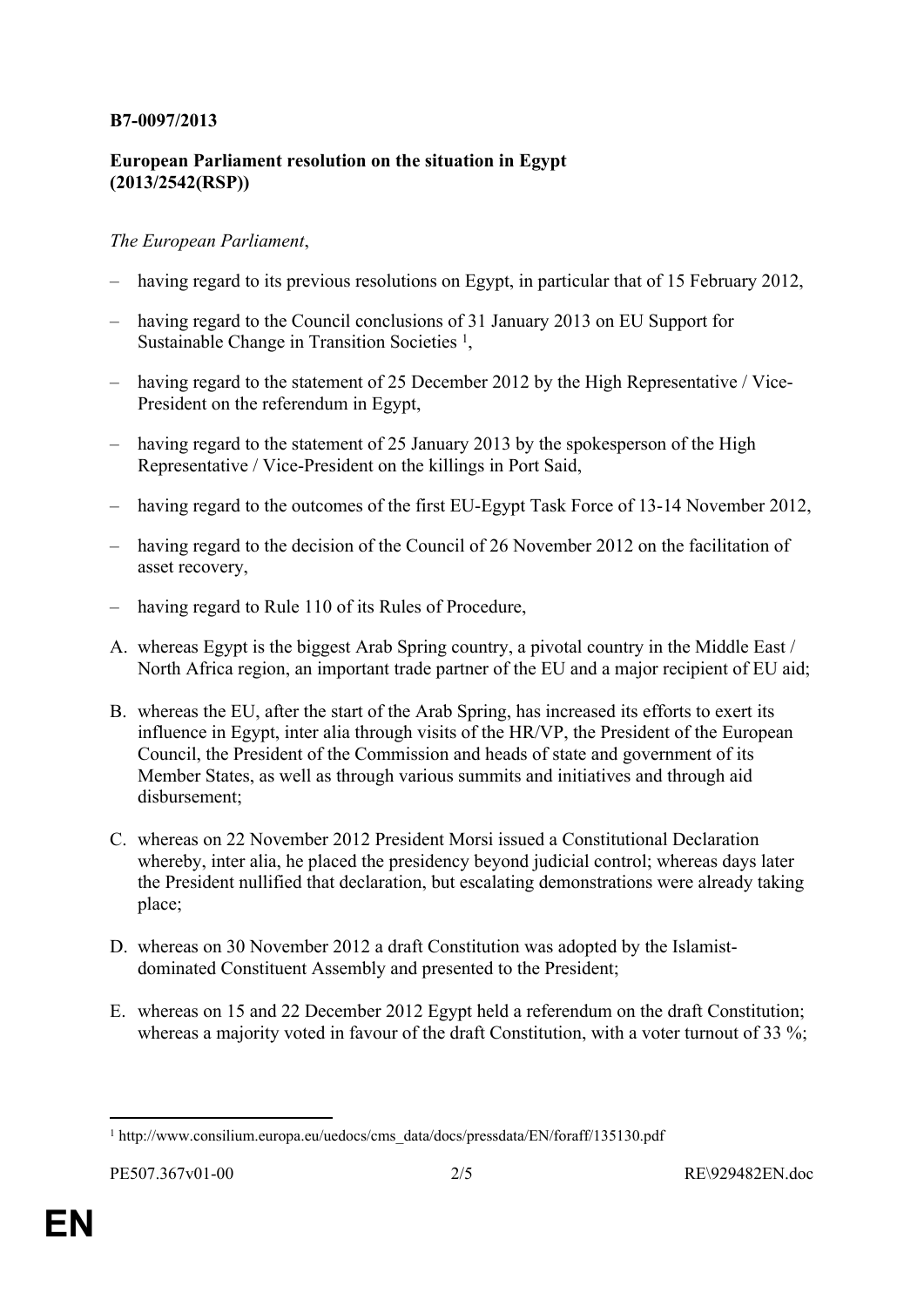- F. whereas on 26 January 2013 the Cairo Court referred the cases of 21 defendants from Port Said to the Grand Mufti to ratify the death sentences decreed against them;
- G. whereas following this news, thousands of the defendants' relatives, members of the Port Said Ultras football fan club and other supporters who were gathered in the vicinity of Port Said's General Prison, rushed towards the prison;
- H. whereas some protestors were carrying firearms or threw stones and Molotov cocktails; whereas the security forces responded immediately with heavy use of tear gas and firearms;
- I. whereas in the violence that followed, chiefly in Port Said but also in other cities in Egypt, dozens of people lost their lives and hundreds were wounded;
- J. whereas a second round of sentences is expected to be handed down on 9 March 2013;
- K. whereas demonstrations continue to take place on Cairo's Tahrir Square and elsewhere; whereas, however, the situation in particular for female demonstrators has become extremely dangerous, with daily reports of sexual assaults;
- L. whereas on 26 November 2012 the Council took steps to facilitate the return of misappropriated funds to the Egyptian and Tunisian authorities;
- M. whereas the EU has pledged the availability of loans and grants to the value of EUR 5 billion for 2012-2013, to be provided by the Commission, the European Investment Bank (EIB) and the European Bank for Reconstruction and Development (EBRD);
- N. whereas the EU has contributed two election experts for the presidential elections and has offered to send an Election Observation Mission to Egypt's parliamentary elections, if invited to do so by Egypt;
- 1. Reiterates its previous calls for dialogue among all parties in Egypt in order to achieve further progress towards a deep and sustainable democracy; urges all parties, and in particular the President, to intensify efforts in this regard; furthermore reiterates its solidarity with the Egyptian people in this critical period of transition, and continues to support legitimate democratic aspirations;
- 2. Urges the Egyptian leadership to ensure the proper representation of all Egyptians through the democratic institutions and the Constitution, as well as human rights for all, independently of faith, gender or any other consideration and in compliance with international human rights law;
- 3. Urges the swift enactment of parliamentary democracy, with President Morsi bridging divides and engaging with the entirety of the people in the wake of the constitutional referendum;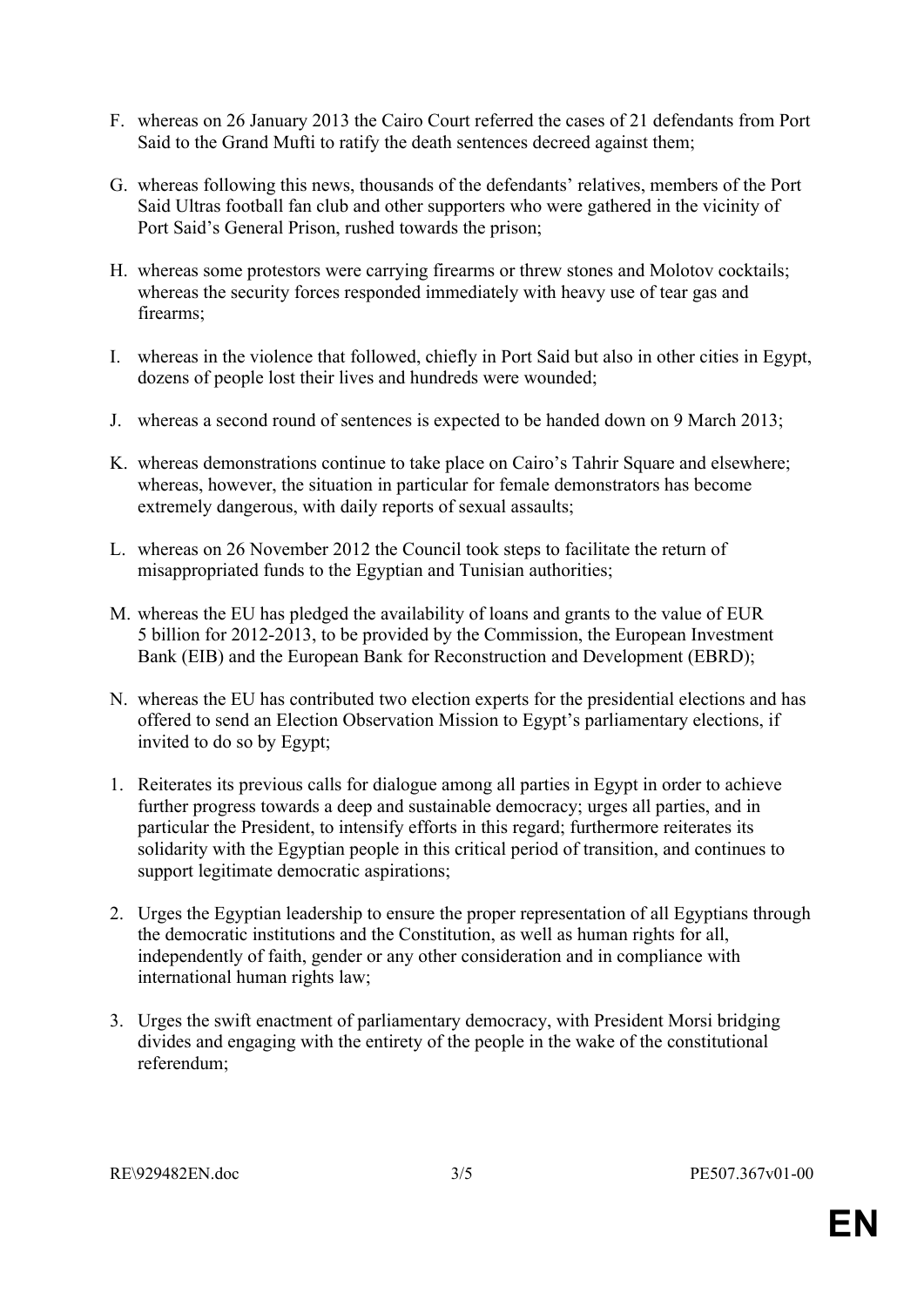- 4. Regrets that military tribunals for civilians are still admissible under Article 189 of the new constitution; stresses that an impartial civil judicial court system and access to a fair trial are core values in any democratic country;
- 5. Believes that emphasis should be placed on ensuring freedom of conscience, expression, and belief for all of Egypt's citizens; the Egyptian government must be seen to guarantee the religious freedom of Egypt's Christian community; efforts should be made to reverse the tide of Christian emigration from Egypt, which threatens the continued existence of one of Egypt's oldest communities, and also damages the Egyptian economy, with trained professionals leaving the country;
- 6. Calls on the Egyptian police and judicial authorities to carry out a full, independent and thorough investigation into the violence following the 26 January 2013 court ruling, and to bring those who committed the crimes to justice;
- 7. Welcomes the guarantee of freedom of assembly in Article 50 of the new constitution, but remains concerned at the violence accompanying protests across Egypt;
- 8. Extends its condolences to the relatives of those killed in the recent clashes in Cairo and Port Said, and demands an investigation into the claims of torture and abuse on the part of the security forces; calls for calm regarding the demonstrations following the sentencing of the Port Said football match detainees, especially with the remaining sentences being awaited on 9 March; calls on the EU and its Member States to offer help to Egypt to reform its police service so as to better supervise demonstrations;
- 9. Urges the Egyptian authorities to tackle the issue of violence against women; condemns the assaults on women protesters in Tahrir Square and other demonstrations;
- 10. Insists that NGOs must be free to carry out their legitimate activities, including research into human rights, legal and constitutional issues; is of the opinion that no laws should be passed which restrict their activities to humanitarian or social work or restrict their interaction with 'foreign bodies'; condemns, therefore, the letter from Egypt's Ministry of Insurance and Social Affairs sent to the NGO the Egyptian Organisation for Human Rights, giving information on new restrictions;
- 11. Welcomes the agreement, following the visit of President Morsi to Brussels, to resume bilateral contacts through the structures of the EU-Egypt Association Agreement, as well as the relaunch of negotiations for a new ENP Action Plan;
- 12. Welcomes the establishment of the EU-Egypt Task Force in November 2012; notes the outcome of the first Task Force meeting of 13 and 14 November; is of the opinion that the Commission, the EIB and the EBRD should attach strict and well-monitored human rights conditions to the loan and grant pledges;
- 13. Welcomes the creation by the EBRD of a special food security initiative, which should enable Egypt, the world's biggest wheat importer, to ensure a stable food supply;